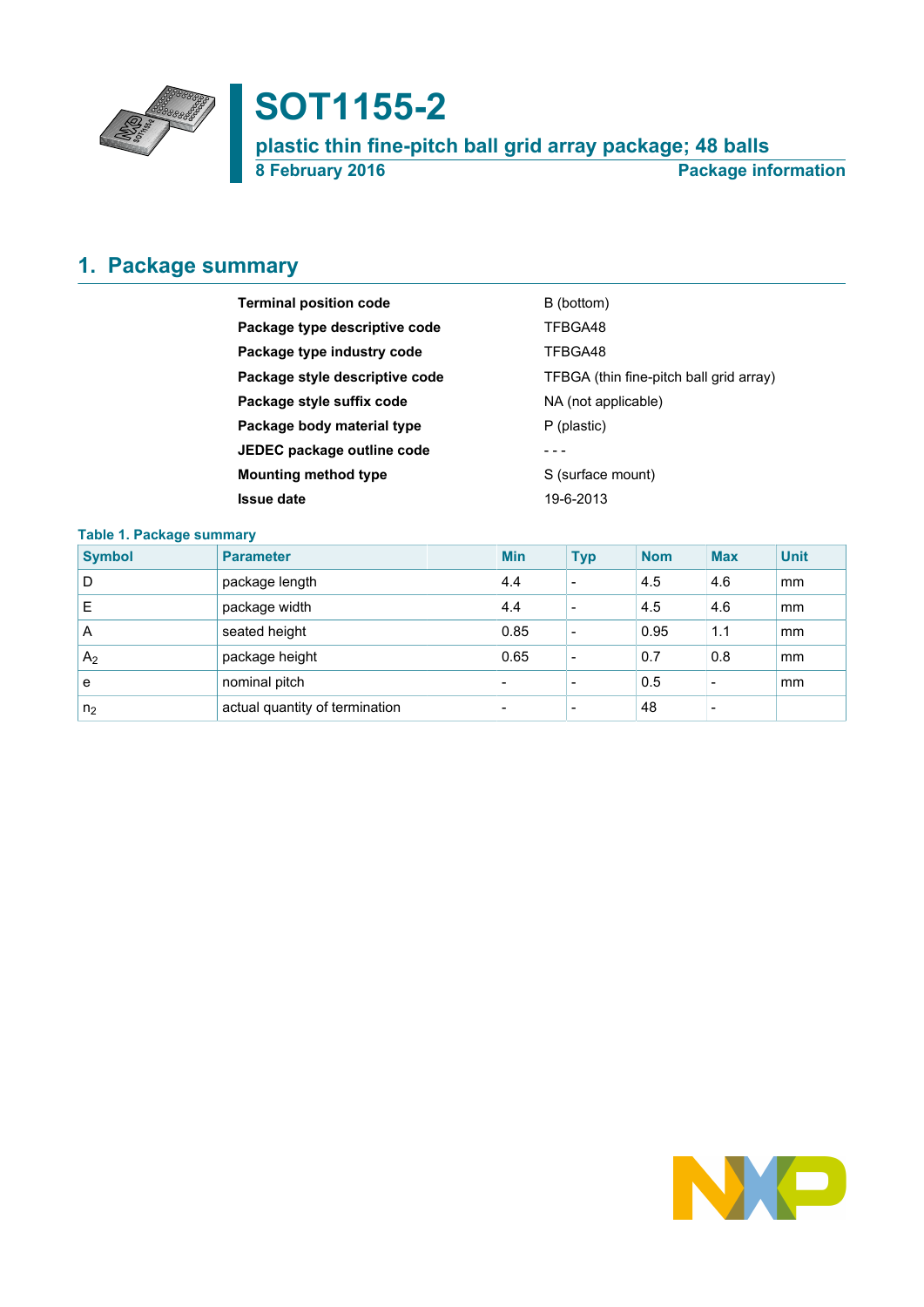**plastic thin fine-pitch ball grid array package; 48 balls**

## <span id="page-1-0"></span>**2. Package outline**



### **Fig. 1. Package outline TFBGA48 (SOT1155-2)**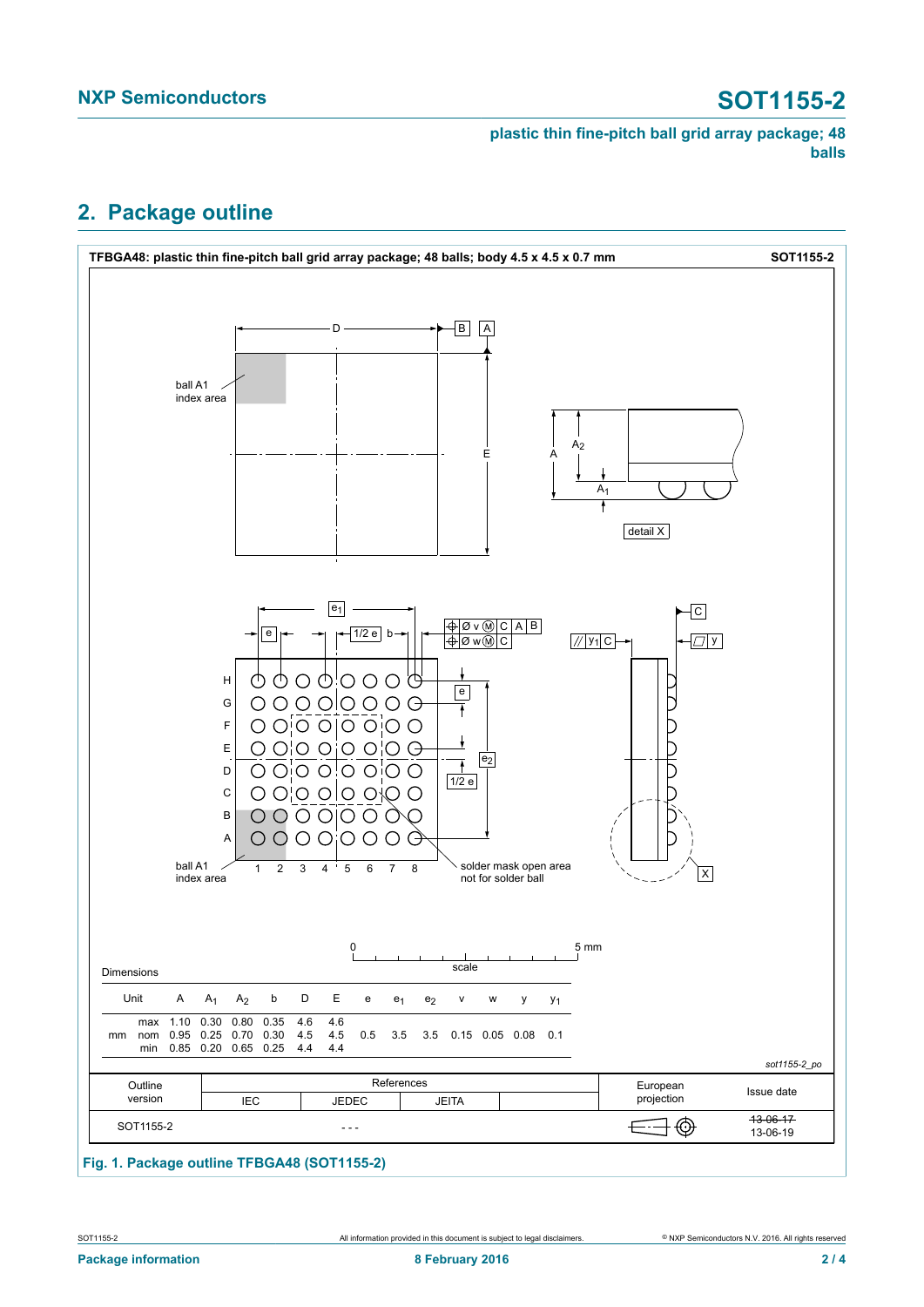**plastic thin fine-pitch ball grid array package; 48 balls**

# <span id="page-2-0"></span>**3. Legal information**

### **Disclaimers**

**Limited warranty and liability** — Information in this document is believed to be accurate and reliable. However, NXP Semiconductors does not give any representations or warranties, expressed or implied, as to the accuracy or completeness of such information and shall have no liability for the consequences of use of such information. NXP Semiconductors takes no responsibility for the content in this document if provided by an information source outside of NXP Semiconductors.

In no event shall NXP Semiconductors be liable for any indirect, incidental, punitive, special or consequential damages (including - without limitation lost profits, lost savings, business interruption, costs related to the removal or replacement of any products or rework charges) whether or not such damages are based on tort (including negligence), warranty, breach of contract or any other legal theory.

Notwithstanding any damages that customer might incur for any reason whatsoever, NXP Semiconductors' aggregate and cumulative liability towards customer for the products described herein shall be limited in accordance with the *Terms and conditions of commercial sale* of NXP Semiconductors.

**Right to make changes** — NXP Semiconductors reserves the right to make changes to information published in this document, including without limitation specifications and product descriptions, at any time and without notice. This document supersedes and replaces all information supplied prior to the publication hereof.